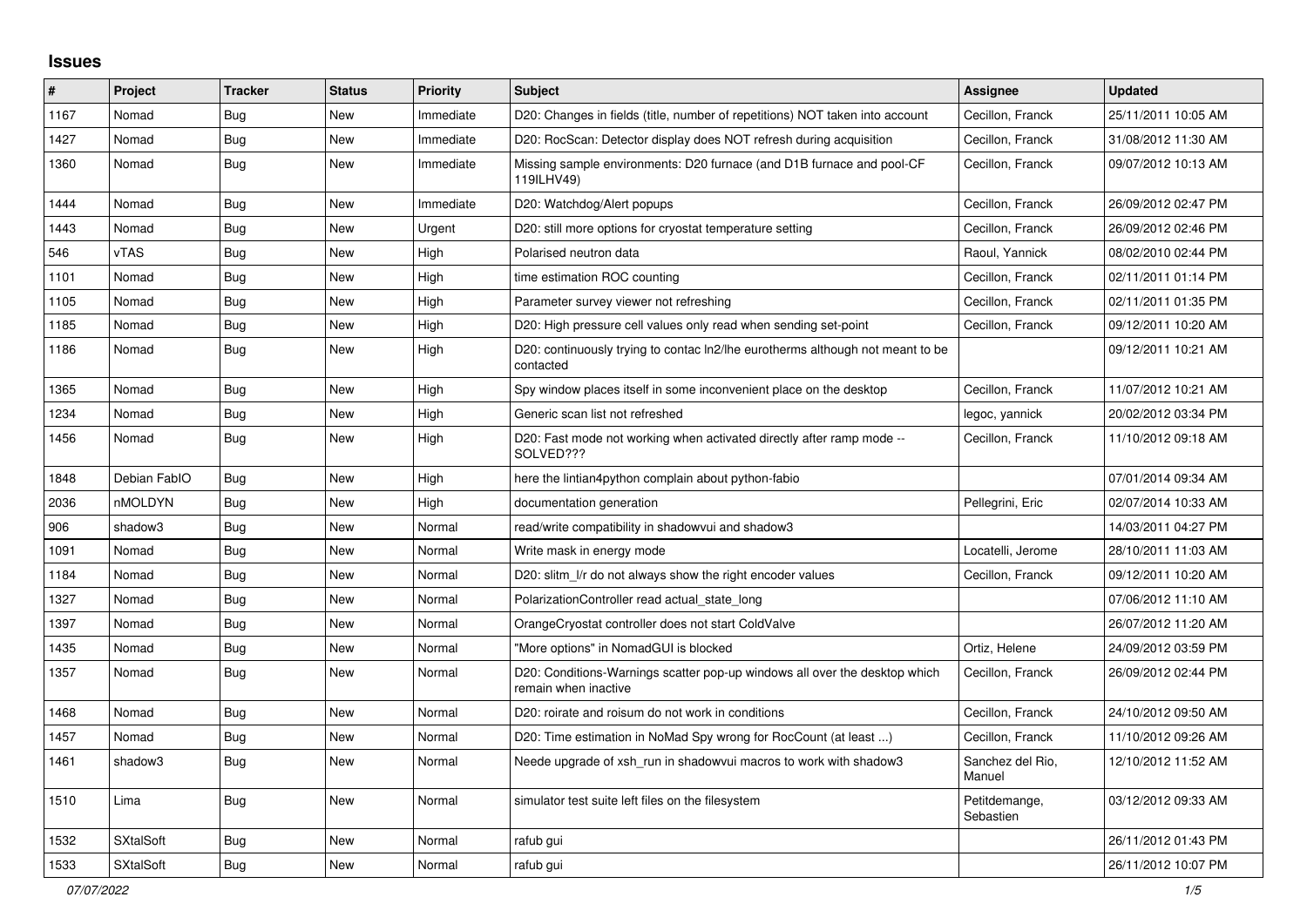| $\vert$ # | Project                 | <b>Tracker</b> | <b>Status</b> | <b>Priority</b> | <b>Subject</b>                                                                         | Assignee                    | <b>Updated</b>      |
|-----------|-------------------------|----------------|---------------|-----------------|----------------------------------------------------------------------------------------|-----------------------------|---------------------|
| 1548      | Lima                    | <b>Bug</b>     | <b>New</b>    | Normal          | Xpad plugin: move task inside the plugin                                               | Langlois, Florent           | 17/12/2012 02:56 PM |
| 1698      | <b>SXtalSoft</b>        | <b>Bug</b>     | <b>New</b>    | Normal          | file location                                                                          | Cermak, Petr                | 24/05/2013 11:08 AM |
| 1805      | shadow3                 | Bug            | <b>New</b>    | Normal          | "internal" calculation of parameters for paraboloid                                    |                             | 22/11/2013 02:42 PM |
| 1873      | Esmeralda Laue<br>Suite | Bug            | <b>New</b>    | Normal          | CYCLOPS transformation octo->cyl                                                       | Rodriguez-Carvajal,<br>Juan | 24/01/2014 11:50 AM |
| 1874      | shadow3                 | Bug            | <b>New</b>    | Normal          | end.xx files                                                                           |                             | 24/01/2014 02:09 PM |
| 1875      | shadow3                 | <b>Bug</b>     | <b>New</b>    | Normal          | undulator source                                                                       |                             | 24/01/2014 02:26 PM |
| 1760      | Lima                    | <b>Bug</b>     | <b>New</b>    | Normal          | typo in install.inc COMPILE_CONFIG_CONTEXT                                             |                             | 29/10/2013 06:32 PM |
| 1761      | Lima                    | <b>Bug</b>     | <b>New</b>    | Normal          | problem with tango7 and RGB24                                                          |                             | 29/10/2013 06:39 PM |
| 1879      | Esmeralda Laue<br>Suite | Bug            | New           | Normal          | hkl index limit                                                                        | Rodriguez-Carvajal,<br>Juan | 27/01/2014 03:42 PM |
| 1932      | Debian FablO            | Bug            | <b>New</b>    | Normal          | fabio viewer                                                                           |                             | 08/04/2014 03:27 PM |
| 1762      | Lima                    | Bug            | New           | Normal          | import Lima. Andor 3 failed if Lima. Core was not imported before                      |                             | 02/11/2013 01:49 PM |
| 1881      | vTAS                    | <b>Bug</b>     | <b>New</b>    | Normal          | Wrong resolution calculation ? to be verified                                          |                             | 27/01/2014 03:44 PM |
| 1933      | Debian FablO            | <b>Bug</b>     | <b>New</b>    | Normal          | [fabio viewer] probleme a l'ouverture d'un fichier nexus                               |                             | 08/04/2014 03:30 PM |
| 1934      | Debian FablO            | <b>Bug</b>     | New           | Normal          | [fabio_viewer] IndexError                                                              |                             | 08/04/2014 03:34 PM |
| 2189      | shadow3                 | <b>Bug</b>     | <b>New</b>    | Normal          | trace. F90 compilation error (reported B Meyer)                                        |                             | 14/11/2014 06:37 PM |
| 1447      | Nomad                   | Feature        | <b>New</b>    | Immediate       | D20: ramps on setpopint (good), regulation and sample (bad!)                           | Cecillon, Franck            | 26/09/2012 02:55 PM |
| 1448      | Nomad                   | Feature        | <b>New</b>    | Immediate       | D20: Refresh of Parameter survey plots                                                 | Cecillon, Franck            | 26/09/2012 02:57 PM |
| 562       | vTAS                    | Feature        | <b>New</b>    | High            | Validation button for parameters in right upper window                                 | Raoul, Yannick              | 18/02/2010 03:48 PM |
| 1107      | Nomad                   | Feature        | New           | High            | Choose wether tolerance applied on Treg or Tsample in launchpad                        | Cecillon, Franck            | 02/11/2011 02:00 PM |
| 1139      | Nomad                   | Feature        | <b>New</b>    | High            | D20: Call/SMS local contact/instrument responsible when Nomad Server<br>crashes        | Cecillon, Franck            | 21/11/2011 01:11 PM |
| 1110      | Nomad                   | Feature        | <b>New</b>    | High            | D20: copy-paste of text into fields                                                    | Cecillon, Franck            | 02/11/2011 02:22 PM |
| 1138      | Nomad                   | Feature        | <b>New</b>    | High            | D20: Call/SMS local contact/instrument responsible when high pressure drops<br>to zero | Cecillon, Franck            | 21/11/2011 01:09 PM |
| 1140      | Nomad                   | Feature        | New           | High            | D20: Call/SMS local contact/instrument responsible when timeout in ROC count<br>mode   | Cecillon, Franck            | 21/11/2011 01:11 PM |
| 1366      | Nomad                   | Feature        | <b>New</b>    | High            | D20: beam parameters (sample pressure Psample) in SPY!                                 | Cecillon, Franck            | 11/07/2012 05:13 PM |
| 1354      | Nomad                   | Feature        | New           | High            | Conditions: Warnings - variables, values in messages and time parameters               | Cecillon, Franck            | 02/07/2012 03:26 PM |
| 1355      | Nomad                   | Feature        | <b>New</b>    | High            | D20: Switch applying tolerance between regulation and sample in the<br>launchpad       | Cecillon, Franck            | 12/07/2012 01:22 PM |
| 1359      | Nomad                   | Feature        | <b>New</b>    | High            | cryofurnace 119ILHV49 missing as sample environment                                    | Cecillon, Franck            | 07/07/2012 05:37 PM |
| 1364      | Nomad                   | Feature        | <b>New</b>    | High            | Furnace PID - more flexibility                                                         | Cecillon, Franck            | 11/07/2012 10:12 AM |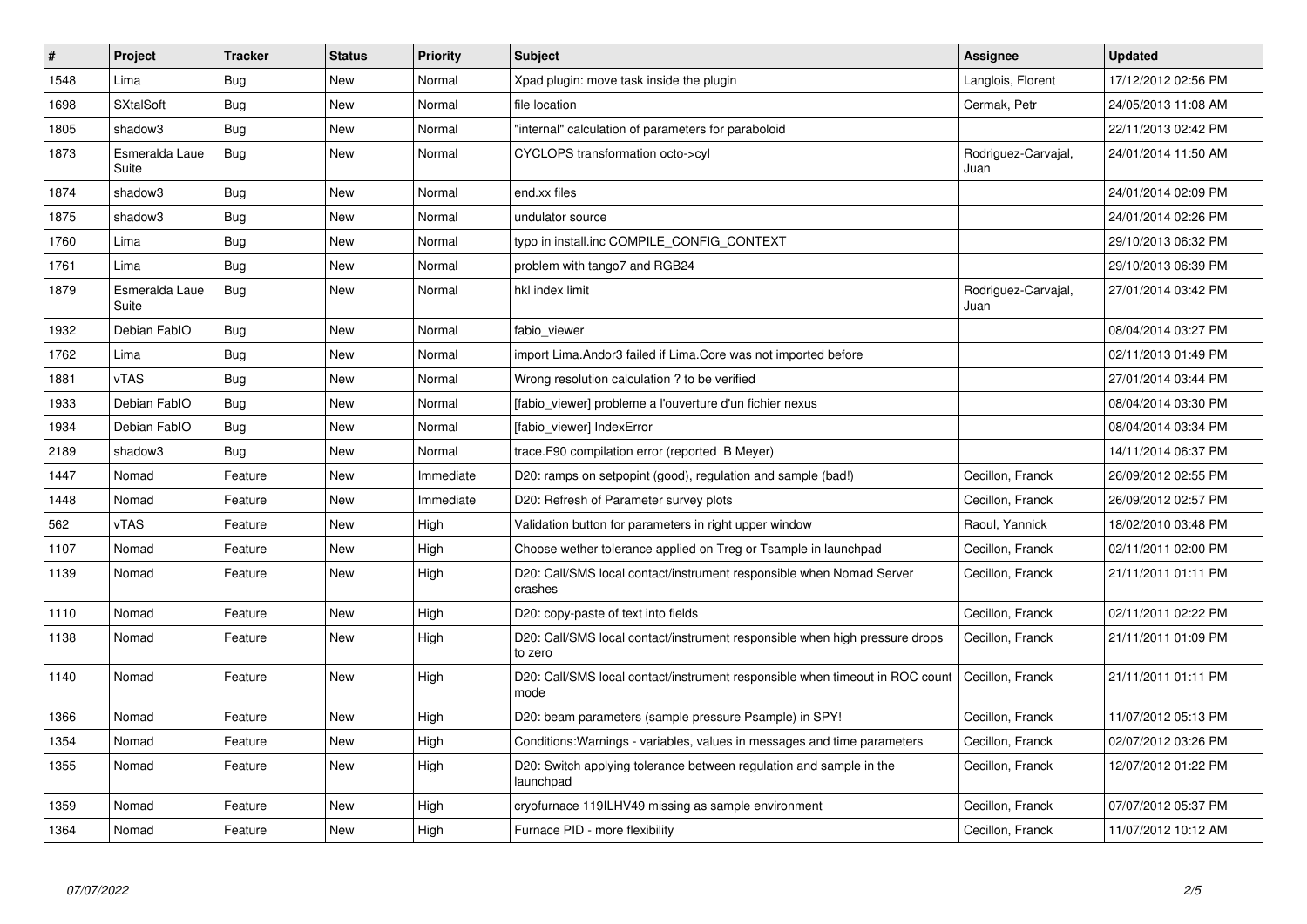| #    | Project       | <b>Tracker</b> | <b>Status</b> | <b>Priority</b> | <b>Subject</b>                                                                               | Assignee                   | <b>Updated</b>      |
|------|---------------|----------------|---------------|-----------------|----------------------------------------------------------------------------------------------|----------------------------|---------------------|
| 1376 | Nomad         | Feature        | New           | High            | D20 and others: automatic parameter survey after midnight and three further<br>options       | Cecillon, Franck           | 16/07/2012 11:31 AM |
| 1445 | Nomad         | Feature        | New           | High            | D20: Conditions (If in launchpad AND watchdog/alert)                                         | Cecillon, Franck           | 26/09/2012 02:51 PM |
| 1446 | Nomad         | Feature        | New           | High            | D20: coldvalve management module as an example for a comeback of<br>GEORGE's "dials"         | Cecillon, Franck           | 26/09/2012 02:53 PM |
| 1459 | Nomad         | Feature        | New           | High            | D20: Get rid of the "Pause" button for D20!                                                  | Cecillon, Franck           | 11/10/2012 09:33 AM |
| 3682 | Nomad         | Feature        | New           | High            | "Wait" and "Count (in time)" commands for D4                                                 | Cecillon, Franck           | 05/11/2019 10:32 AM |
| 2250 | LAMP          | Feature        | New           | High            | Cosmos: Add possibility to read and work with nexus files.                                   | Gonzalez, Miguel           | 27/02/2015 12:04 PM |
| 554  | vTAS          | Feature        | New           | Normal          | Sample list <- up/down arrows                                                                | Raoul, Yannick             | 12/02/2010 06:39 PM |
| 556  | vTAS          | Feature        | New           | Normal          | Panel Status <-- should quote "FlatCone" and the ref. channel                                | Raoul, Yannick             | 12/02/2010 06:42 PM |
| 558  | vTAS          | Feature        | New           | Normal          | Data import - better error messages                                                          | Raoul, Yannick             | 12/02/2010 06:45 PM |
| 775  | CrysFML       | Feature        | New           | Normal          | Graphical CrysFML version using a free GUI library like pilib or japi                        |                            | 15/03/2011 11:27 PM |
| 564  | vTAS          | Feature        | New           | Normal          | Re-organisation of instrument parameter panel, up-dating A2, A4 and A6 with<br>actual values | Raoul, Yannick             | 18/02/2010 03:57 PM |
| 1002 | Nomad         | Feature        | New           | Normal          | Set Division parameter from RioAxis to Axis View                                             |                            | 06/07/2011 08:08 AM |
| 1097 | CrysFML       | Feature        | New           | Normal          | new variables and subroutines                                                                | Zaharko, Oksana            | 02/11/2011 12:12 AM |
| 1100 | Nomad         | Feature        | New           | Normal          | stop nosave                                                                                  | Cecillon, Franck           | 02/11/2011 01:06 PM |
| 1108 | Nomad         | Feature        | New           | Normal          | D20: Define sample temperature range, when outside consider sample stick as<br>disconnected  | Cecillon, Franck           | 02/11/2011 02:07 PM |
| 1118 | Nomad         | Feature        | New           | Normal          | D20: Monochromator setting - curvature                                                       | Cecillon, Franck           | 08/11/2011 09:41 AM |
| 1148 | Nomad         | Feature        | New           | Normal          | IN3: Open scan plot automatically                                                            |                            | 23/11/2011 08:53 AM |
| 1151 | Nomad         | Feature        | New           | Normal          | IN3: Print a XBU editor                                                                      |                            | 23/11/2011 09:02 AM |
| 1158 | Nomad         | Feature        | New           | Normal          | IN3: review spy for slitcomponent controller                                                 |                            | 23/11/2011 10:56 AM |
| 1159 | Nomad         | Feature        | New           | Normal          | IN3: Review of output                                                                        |                            | 23/11/2011 10:57 AM |
| 1163 | Nomad         | Feature        | New           | Normal          | IN3: the same time variable should be used for scan and simple count                         |                            | 23/11/2011 11:00 AM |
| 1164 | Nomad         | Feature        | New           | Normal          | IN3: Pause/Continu, re-positionning moved axis during pause mode                             |                            | 23/11/2011 11:02 AM |
| 1165 | Nomad         | Feature        | New           | Normal          | D20: have analogon to the mad command "MOV" in contrast to "POS"!                            | Cecillon, Franck           | 24/11/2011 11:33 AM |
| 1180 | Nomad         | Feature        | New           | Normal          | Save scan range configuration by (controller, property)                                      | legoc, yannick             | 30/11/2011 08:59 AM |
| 1189 | Nomad         | Feature        | New           | Normal          | Refresh automatically the list of controllers in Parameter Survey                            |                            | 16/12/2011 04:37 PM |
| 1195 | CrysFML       | Feature        | New           | Normal          | CFML_Refcodes.f90 with magnetic codes and MagKeys.f90                                        | Zaharko, Oksana            | 06/01/2012 12:59 PM |
| 1191 | Lima          | Feature        | New           | Normal          | Having the possibility to get the last error message                                         | Petitdemange,<br>Sebastien | 08/03/2013 03:53 PM |
| 1203 | <b>mxCUBE</b> | Feature        | New           | Normal          | Keyword change for detector-dependent parameters                                             | Beteva, Antonia            | 13/01/2012 02:51 PM |
| 1211 | CrysFML       | Feature        | New           | Normal          | Simulated annealing of magnetic structure from nonpolarised magnetic<br>intensities          | Zaharko, Oksana            | 22/01/2012 10:29 AM |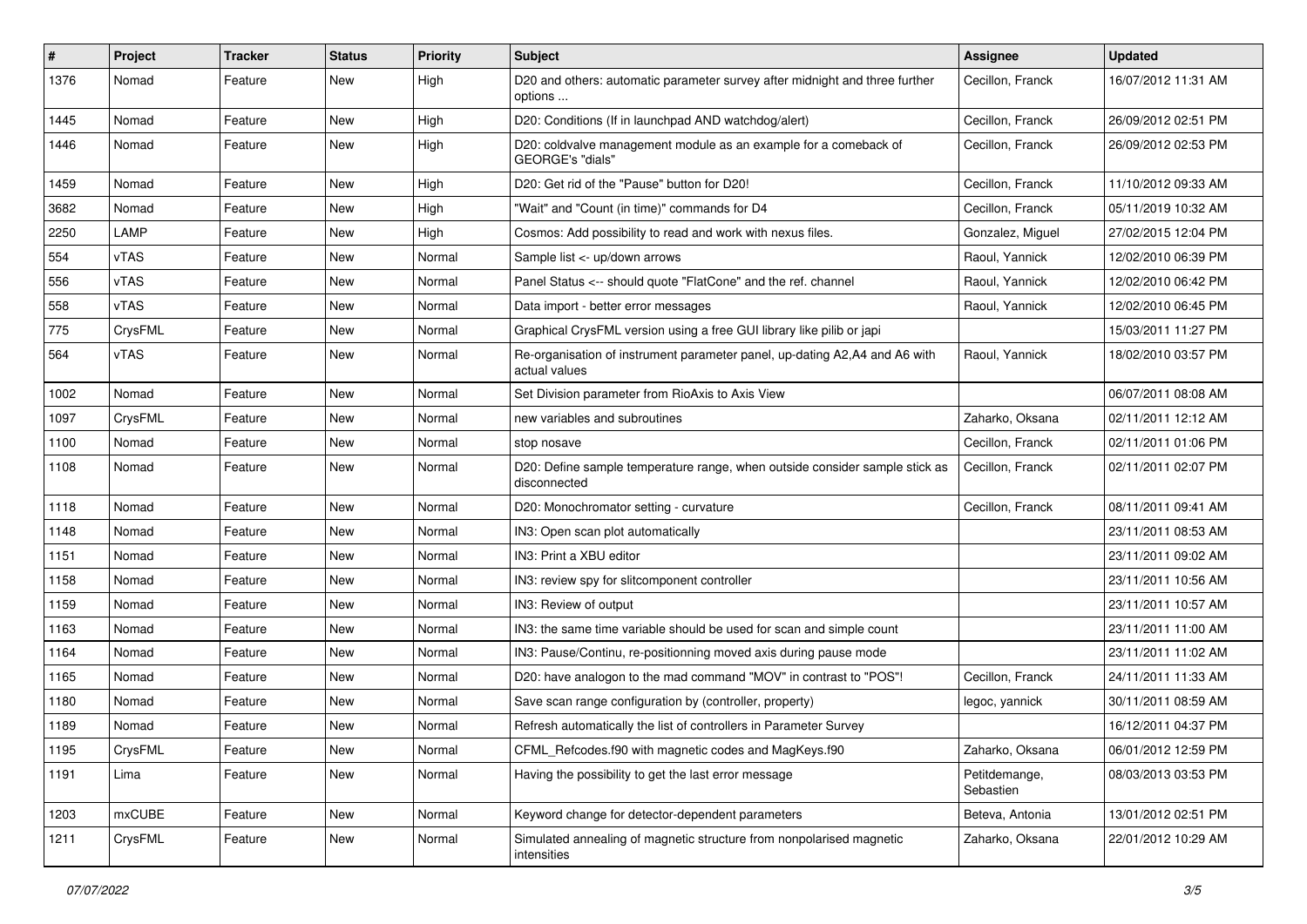| $\vert$ # | Project                          | <b>Tracker</b> | <b>Status</b> | <b>Priority</b> | <b>Subject</b>                                                                           | <b>Assignee</b>             | <b>Updated</b>      |
|-----------|----------------------------------|----------------|---------------|-----------------|------------------------------------------------------------------------------------------|-----------------------------|---------------------|
| 1226      | CrysFML                          | Feature        | New           | Normal          | optimization of magnetic structure with domains                                          | Zaharko, Oksana             | 05/02/2012 12:40 PM |
| 1224      | CrysFML                          | Feature        | New           | Normal          | CFML_MagSymm.f90                                                                         | Zaharko, Oksana             | 05/02/2012 12:37 PM |
| 1225      | CrysFML                          | Feature        | New           | Normal          | CFML Refcodes.f90                                                                        | Zaharko, Oksana             | 05/02/2012 12:38 PM |
| 1269      | Lima                             | Feature        | New           | Normal          | ADSC: Change the functionning of the exposure time / Stop acquisition                    | NOUREDDINE, Arafat          | 19/07/2012 11:56 AM |
| 1469      | Nomad                            | Feature        | New           | Normal          | D20: ALL "condition families" in Parameter survey !!!                                    | Cecillon, Franck            | 24/10/2012 09:54 AM |
| 1458      | Nomad                            | Feature        | New           | Normal          | D20: "Infinity" or "eternity" instead of "999" or "9999" etc.!                           | Cecillon, Franck            | 11/10/2012 09:30 AM |
| 1539      | <b>SXtalSoft</b>                 | Feature        | New           | Normal          | Improve the noise correction                                                             |                             | 04/12/2012 06:05 PM |
| 1542      | <b>SXtalSoft</b>                 | Feature        | New           | Normal          | Saving the state of a session to recover it later                                        | Cermak. Petr                | 04/12/2012 06:08 PM |
| 1544      | <b>SXtalSoft</b>                 | Feature        | New           | Normal          | Colours for unindexed peaks                                                              | Cermak, Petr                | 20/05/2013 08:38 PM |
| 1697      | Lima                             | Feature        | New           | Normal          | Add the possibility to get the list of available trigger modes by camera                 | Petitdemange,<br>Sebastien  | 18/07/2013 01:51 PM |
| 1704      | shadow3                          | Feature        | New           | Normal          | srcomp, abrefc and intpscalc                                                             |                             | 13/05/2013 10:52 AM |
| 1880      | Esmeralda Laue<br>Suite          | Feature        | New           | Normal          | kvec steps                                                                               | Rodriguez-Carvajal,<br>Juan | 27/01/2014 03:44 PM |
| 1922      | LAMP                             | Feature        | New           | Normal          | IQ(t) for TOF (fft)                                                                      | Rols, Stephane              | 01/04/2014 01:19 PM |
| 2207      | nMOLDYN                          | Feature        | New           | Normal          | Limit number of frames to optimize prime factors                                         |                             | 18/12/2014 11:20 AM |
| 2254      | LAMP                             | Feature        | New           | Normal          | Sim Cards: review to include a typical workflow for each instrument/technic.             | Johnson, Mark Robert        | 27/02/2015 03:05 PM |
| 2255      | LAMP                             | Feature        | New           | Normal          | SANS: resizing UI sans_settings to enlarge the results List and its plotting area.       | Richard, Didier             | 27/02/2015 03:08 PM |
| 2256      | LAMP                             | Feature        | New           | Normal          | SANS: D33, using all panels in ToF mode.                                                 | Richard, Didier             | 27/02/2015 03:10 PM |
| 529       | vTAS                             | Feature        | New           | Low             | User defined data file format                                                            | Raoul, Yannick              | 29/01/2010 05:29 PM |
| 557       | <b>vTAS</b>                      | Feature        | New           | Low             | Panel Experiment - input validation through a button                                     | Raoul, Yannick              | 12/02/2010 06:43 PM |
| 974       | Nomad                            | Feature        | New           | Low             | Missing log message when server stopped                                                  |                             | 17/06/2011 12:55 PM |
| 616       | <b>XOP Neutron</b><br>Scattering | Support        | New           | Normal          | Add help file to the repository                                                          | Lelièvre-Berna, Eddy        | 31/03/2010 11:59 AM |
| 565       | vTAS                             | Support        | New           | Normal          | Control of all instrument parameters                                                     | Boehm, Martin               | 18/02/2010 03:59 PM |
| 797       | <b>vTAS</b>                      | Support        | New           | Normal          | Compatibility with other libraries                                                       |                             | 13/11/2010 06:30 PM |
| 1200      | <b>mxCUBE</b>                    | Support        | New           | Normal          | git pushes should send emails to developer members                                       |                             | 13/01/2012 02:45 PM |
| 1703      | shadow3                          | Support        | New           | Normal          | broken link to git repository?                                                           |                             | 13/05/2013 03:25 PM |
| 1014      | Nomad                            | Support        | New           | Low             | Installation package                                                                     |                             | 16/08/2011 05:40 PM |
| 1198      | mxCUBE                           | Action         | New           | Normal          | Explicit abstract interfaces for Hardware Objects                                        | Oscarsson, Marcus           | 13/01/2012 11:32 AM |
| 1199      | mxCUBE                           | Action         | New           | Normal          | Make existing hardware objects and bricks ESRF-independent                               |                             | 13/01/2012 02:48 PM |
| 1201      | mxCUBE                           | Action         | New           | Normal          | Make sure model-view-controller design is properly followed                              |                             | 13/01/2012 02:47 PM |
| 1353      | mxCUBE                           | Action         | New           | Normal          | Convert Tine module code to use the Poller module and gevent async watcher<br>for events |                             | 28/06/2012 01:45 PM |